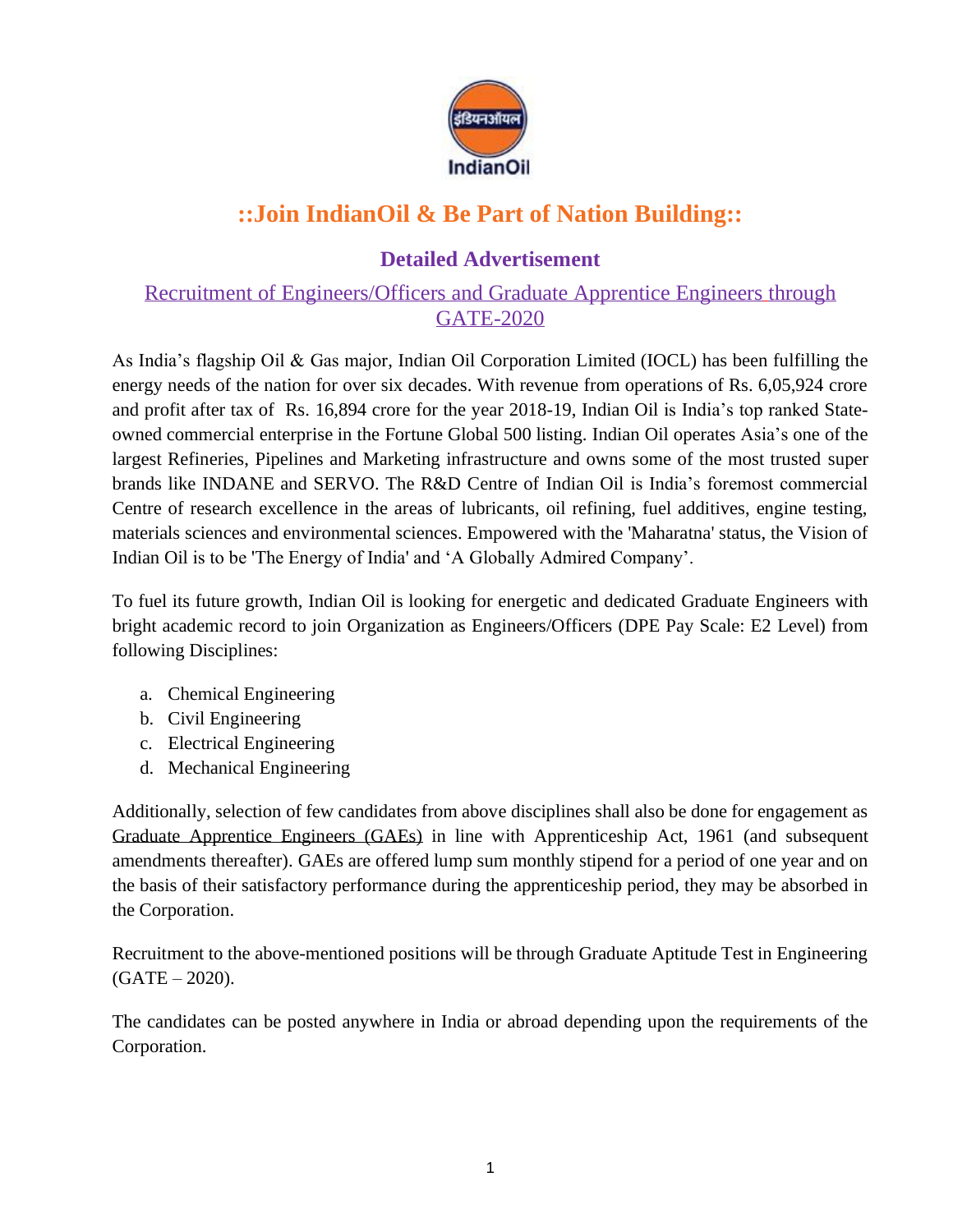**Eligibility Criteria:** Candidates meeting eligibility criteria as below may apply for the advertised positions.

| Who can<br>Apply                | Only Indian Nationals are eligible to apply.<br>Interested candidates having required educational qualification, valid GATE 2020<br>marks and meeting eligibility criteria as laid out in this advertisement are eligible to<br>apply for the advertised positions.                                                                                                     |                        |  |  |
|---------------------------------|-------------------------------------------------------------------------------------------------------------------------------------------------------------------------------------------------------------------------------------------------------------------------------------------------------------------------------------------------------------------------|------------------------|--|--|
| Marks in<br><b>GATE</b><br>2020 | Candidates have to essentially qualify in the GATE-2020 examination in Chemical<br>(GATE 2020 code: CH) /Civil (GATE 2020 code: CE) /Electrical (GATE 2020 code:<br>EE)/ Mechanical (GATE 2020 code: ME) engineering disciplines in order to be eligible<br>to apply for the advertised posts.<br>GATE marks of previous years (2019 or before) shall not be accepted.  |                        |  |  |
|                                 | Maximum 26 years as on 30th June, 2020 for General and Economically Weaker<br>Sections (EWSs) category candidates. Relaxation in upper age limit for OBC (Non-<br>Creamy Layer)/SC/ST/Persons with Benchmark Disability (PwBD) candidates will be<br>applicable against reserved posts as per the Presidential Directives as below:<br><b>Relaxation in</b><br>Category |                        |  |  |
|                                 |                                                                                                                                                                                                                                                                                                                                                                         |                        |  |  |
|                                 |                                                                                                                                                                                                                                                                                                                                                                         | <b>Upper Age Limit</b> |  |  |
| Age Limit                       | OBC (Non-Creamy Layer)<br>SC/ST                                                                                                                                                                                                                                                                                                                                         | 3 years<br>5 years     |  |  |
|                                 | PwBD                                                                                                                                                                                                                                                                                                                                                                    | 10 years               |  |  |
|                                 | Domiciled in Jammu & Kashmir between 1.1.1980 &<br>31.12.1989                                                                                                                                                                                                                                                                                                           | 5 years                |  |  |
|                                 | Commissioned<br><b>Officers</b><br>Ex-servicemen<br>$\&$<br>(including)<br>ECOs/SSCOs) subject to rendering minimum 5 years' military                                                                                                                                                                                                                                   |                        |  |  |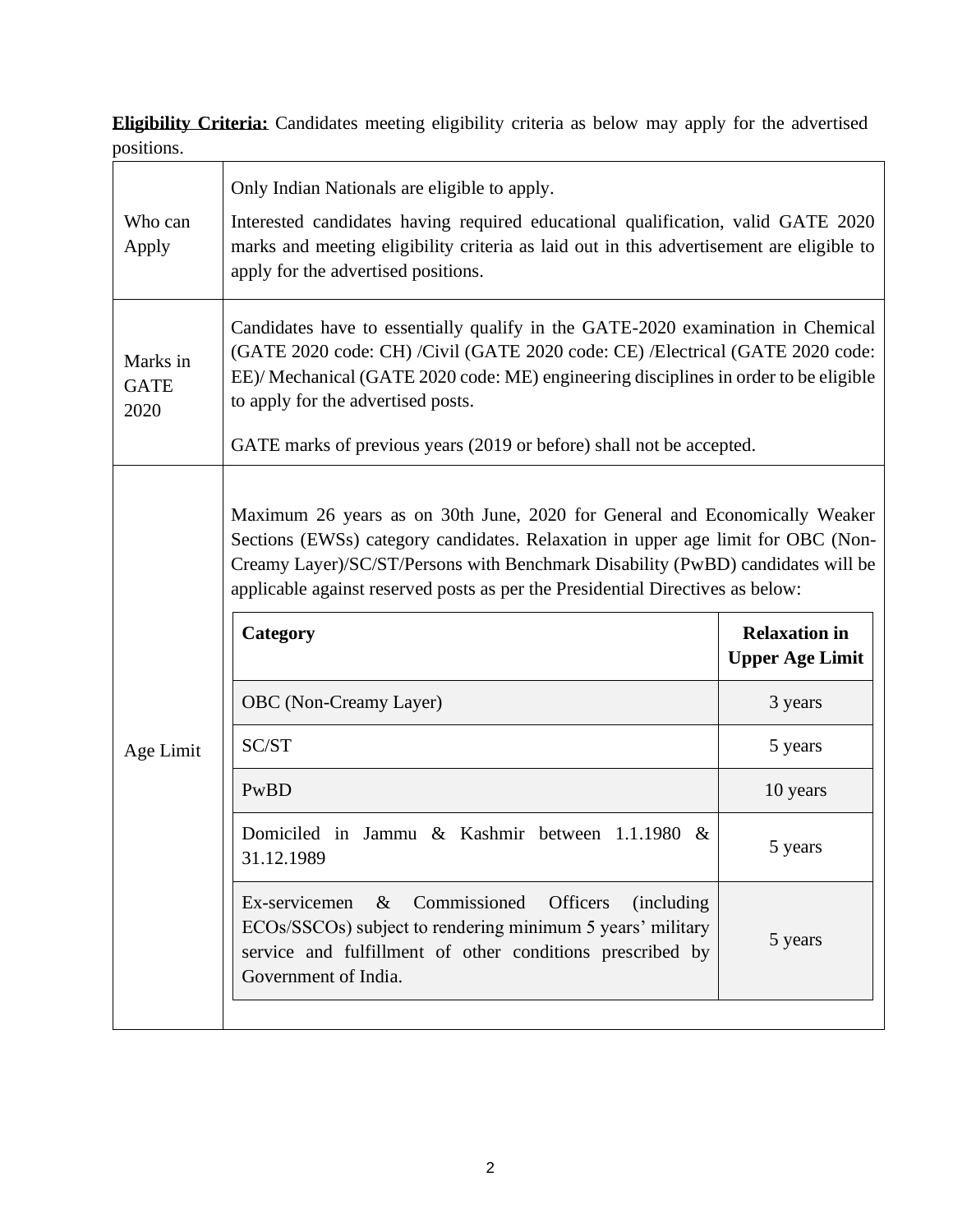|                                             | The candidate should have completed Full-time Bachelor Degree in Engineering<br>a)<br>(B.Tech. /BE. /Equivalent) in Chemical/ Civil/ Electrical/ Mechanical from<br>Institutions/ Colleges/ Universities/ Deemed Universities duly recognized by<br>AICTE/UGC.                    |  |  |  |
|---------------------------------------------|-----------------------------------------------------------------------------------------------------------------------------------------------------------------------------------------------------------------------------------------------------------------------------------|--|--|--|
| Educational<br>Qualification<br>and Degree: | Candidates currently in final year of their engineering studies may also apply.<br>b)<br>However, if selected, they should be in a position to submit their final mark sheet<br>by 31st August, 2020.                                                                             |  |  |  |
|                                             | Candidates who have completed/are pursuing Bachelor Degree in Engineering in<br>$\mathbf{c})$<br>any one of the following engineering disciplines are eligible to apply for the<br>advertised positions : .                                                                       |  |  |  |
|                                             | i.<br>(including Petrochemicals/Polymer/ Plastic<br><b>Chemical</b><br><b>Engineering</b><br>Engineering but excluding Rubber/ Oil/ Paint Technology/ Surfactant<br>Technology/Ceramics Engineering etc)                                                                          |  |  |  |
|                                             | ii.<br>Civil Engineering (excluding Construction /Environmental/Transportation<br>Engineering etc.)                                                                                                                                                                               |  |  |  |
|                                             | iii.<br><b>Electrical Engineering</b> (including Electrical & Electronics Engineering but<br>Electrical<br>excluding<br>$\&$<br>Communication/<br>Power<br>Engineering/<br>Telecommunication Engineering etc.)                                                                    |  |  |  |
|                                             | Mechanical Engineering (excluding Automation/ Bio-medical Engineering/<br>iv.<br>Automobile/ Industrial/ Manufacturing/ Power/ Production Engineering/<br>Engineering & Technology, Mining & Machinery/Marine<br>Mining<br>Engineering/Textile Engineering/Robotics/Welding etc.) |  |  |  |
|                                             | Candidates pursuing/completed their graduation (BE/B.Tech) in combined/<br>$\mathbf{d}$<br>integrated disciplines/ inter-disciplinary subjects like Mechatronics/ Robotics etc<br>will not be eligible                                                                            |  |  |  |
|                                             | Above mentioned inclusions/exclusions in the engineering streams are indicative<br>e)<br>and not descriptive. The Corporation reserves the right to take a final decision on<br>considering/not considering a program beyond the above-mentioned engineering<br>disciplines.      |  |  |  |
| Minimum                                     | Candidates should have secured following minimum marks in qualifying degree<br>a)<br>examination:                                                                                                                                                                                 |  |  |  |
| Marks in                                    | Minimum % Marks<br>Category                                                                                                                                                                                                                                                       |  |  |  |
| Qualifying<br>Examination                   | General/OBC(NCL)/EWS category candidates<br>65%                                                                                                                                                                                                                                   |  |  |  |
|                                             | Scheduled Caste (SC)/Scheduled Tribe (ST)/<br>55%<br>PwBD category candidates                                                                                                                                                                                                     |  |  |  |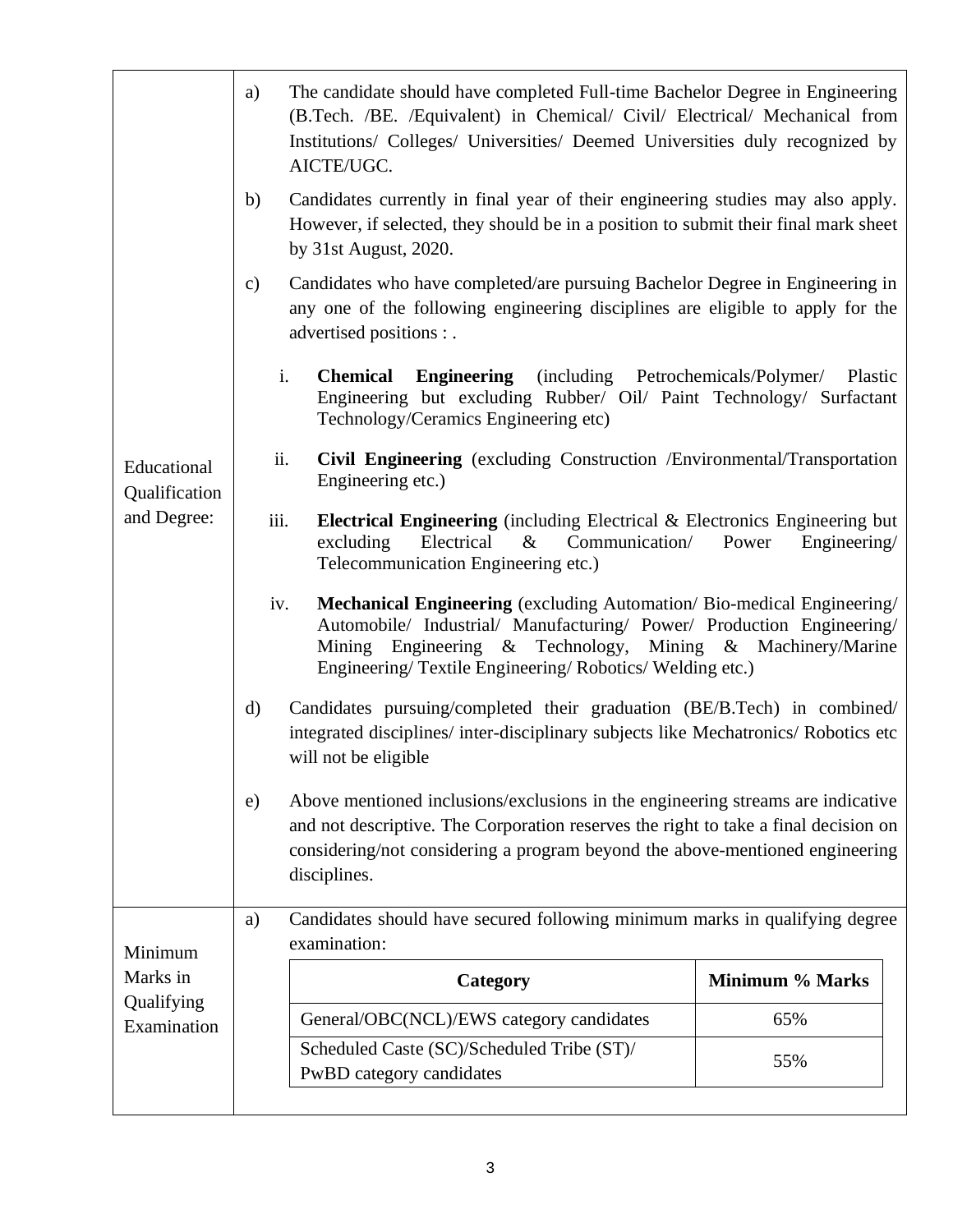| Minimum<br>Marks in<br>Qualifying<br>Examination                                | b) | Percentage (%) of marks obtained by the candidate in BE/B.Tech/Equivalent will<br>be reckoned to decide the eligibility towards meeting above criteria. Calculation<br>of percentage of marks in the qualifying degree would be governed by<br>institute/university rules.                                                                                                                               |
|---------------------------------------------------------------------------------|----|----------------------------------------------------------------------------------------------------------------------------------------------------------------------------------------------------------------------------------------------------------------------------------------------------------------------------------------------------------------------------------------------------------|
|                                                                                 | c) | Wherever final marks have been awarded as letter grade (CGPA/GPI/SGPA etc),<br>candidate shall calculate equivalent percentage of marks as per conversion formula<br>adopted by respective institute/university. Such candidates would be required to<br>submit the conversion certificate to this effect at the time of Personal Interview, if<br>shortlisted.                                          |
|                                                                                 | a) | Candidates pursuing/ completed M.Tech in any discipline, other than those<br>mentioned above, for being eligible, must have completed BE/ B.Tech in one of<br>the relevant mentioned disciplines and must have appeared in GATE-2020<br>examination in the respective discipline of their BE/ B.Tech,                                                                                                    |
|                                                                                 |    | Example:                                                                                                                                                                                                                                                                                                                                                                                                 |
| Candidates<br>pursuing<br>Integrated<br>course / Dual<br>Course / PG<br>Courses |    | If a candidate has completed (or is pursuing) his/her M.Tech in Power Systems<br>and if he/she has done his/her BE/B.Tech in Electrical Engineering (which is one<br>of the core disciplines advertised by Indian Oil), he/she will be eligible to apply,<br>only if he/she has a appeared in GATE - 2020 in Electrical Engineering discipline<br>and has qualified in GATE 2020 examination.            |
|                                                                                 | b) | Integrated ME/ M.Tech candidates will be eligible, only if they have already<br>completed (or are completing) the course requirement for award of BE/B. Tech in<br>one of the disciplines advertised above and have completed (or are completing<br>ME/ M.Tech by August, 2020). At the end of the program, if selected in Indian<br>Oil, such candidates must have both BE/B.Tech and ME/M.Tech degree. |
|                                                                                 | c) | If a candidate pursues integrated ME/M.Tech Programs and is awarded two<br>separate degrees i.e. BE/B.Tech and ME/M.Tech, then the % of marks/CGPA<br>obtained by the candidates in BE/BTech will be considered to determine the<br>eligibility of the candidate.                                                                                                                                        |
|                                                                                 | d) | If a single degree i.e. ME/M.Tech is awarded to the candidate at the end of<br>integrated ME/M.Tech program, then the consolidated marks obtained by the<br>candidate at the end of integrated ME/M.Tech program will be reckoned for<br>deciding the eligibility.                                                                                                                                       |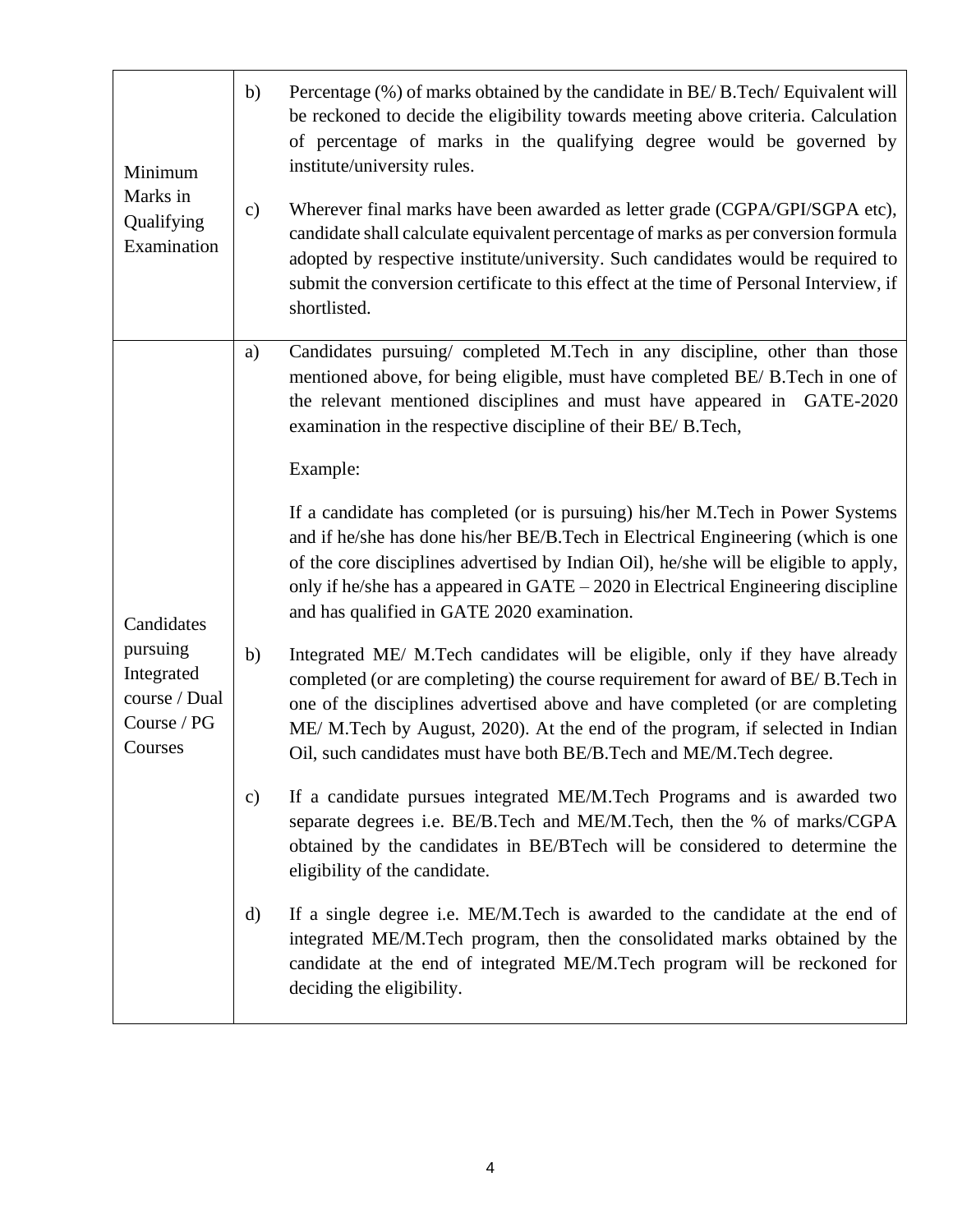|                                                                      | Reservation of posts for candidates from SC/ST/OBC (NCL)/ PwBD and EWS will be<br>made as per directives of Government of India.                                                                                                                                                                                                                      |  |  |
|----------------------------------------------------------------------|-------------------------------------------------------------------------------------------------------------------------------------------------------------------------------------------------------------------------------------------------------------------------------------------------------------------------------------------------------|--|--|
|                                                                      | Candidates belonging to SC/ST/OBC(NCL)/PwBD/EWS should have valid certificate<br>in support of their claim to be eligible for claiming reservation under the respective<br>category.                                                                                                                                                                  |  |  |
|                                                                      | For getting the benefits of reservation under OBC category:<br>a)                                                                                                                                                                                                                                                                                     |  |  |
|                                                                      | i.<br>The name of caste and community of the candidate must appear in the 'Central'<br>list of Other Backward Classes'                                                                                                                                                                                                                                |  |  |
|                                                                      | ii.<br>The candidates must not belong to creamy layer. Candidates belonging to OBC<br>category, but falling in creamy layer, will not be entitled to the benefit of<br>reservation and should apply as General Category candidate                                                                                                                     |  |  |
|                                                                      | The candidates need to furnish their latest OBC certificate as per the format<br>iii.<br>prescribed by Government of India and it must not be more than 6 months old.                                                                                                                                                                                 |  |  |
|                                                                      | b) For getting the benefits of reservation under EWSs category:                                                                                                                                                                                                                                                                                       |  |  |
| Concessions/<br>Relaxations<br>to Reserved<br>Category<br>Candidates | i.<br>Should not be covered under the scheme of reservation for SCs, STs and OBCs<br>and whose family has gross annual income below Rs 8.00 lakhs (Rupees Eight<br>lakhs only). Income shall also include income from all sources i.e. salary,<br>agriculture, business, profession, etc. for the financial year prior to the year of<br>application. |  |  |
|                                                                      | Also, persons whose family owns or possesses any of the following assets shall<br>ii.<br>be excluded from being identified as EWS, irrespective of the family income: -                                                                                                                                                                               |  |  |
|                                                                      | $\geq 5$ acres of agricultural land and above;<br>Example 1000 Sq ft. and above;<br>Residential plot of 100 sq. yards and above in notified municipalities;<br>Residential plot of 200 sq. yards and above in areas other than the notified<br>municipalities.                                                                                        |  |  |
|                                                                      | The property held by a "Family" in different locations or different places/cities<br>iii.<br>would be clubbed while applying the land or property holding test to determine<br>EWS status.                                                                                                                                                            |  |  |
|                                                                      | The term "Family" for this purpose will include the person who seeks benefit of<br>iv.<br>reservation, his/her parents and siblings below the age of 18 years as also his/her<br>spouse and children below the age of 18 years.                                                                                                                       |  |  |
|                                                                      | The benefit of reservation under EWS can be availed upon production of an<br>V.<br>Income and Asset Certificate issued by a Competent Authority. The Income and<br>Asset Certificate issued by any one of the following authorities in the prescribed<br>format shall only be accepted as proof of candidate's claim as belonging to EWS              |  |  |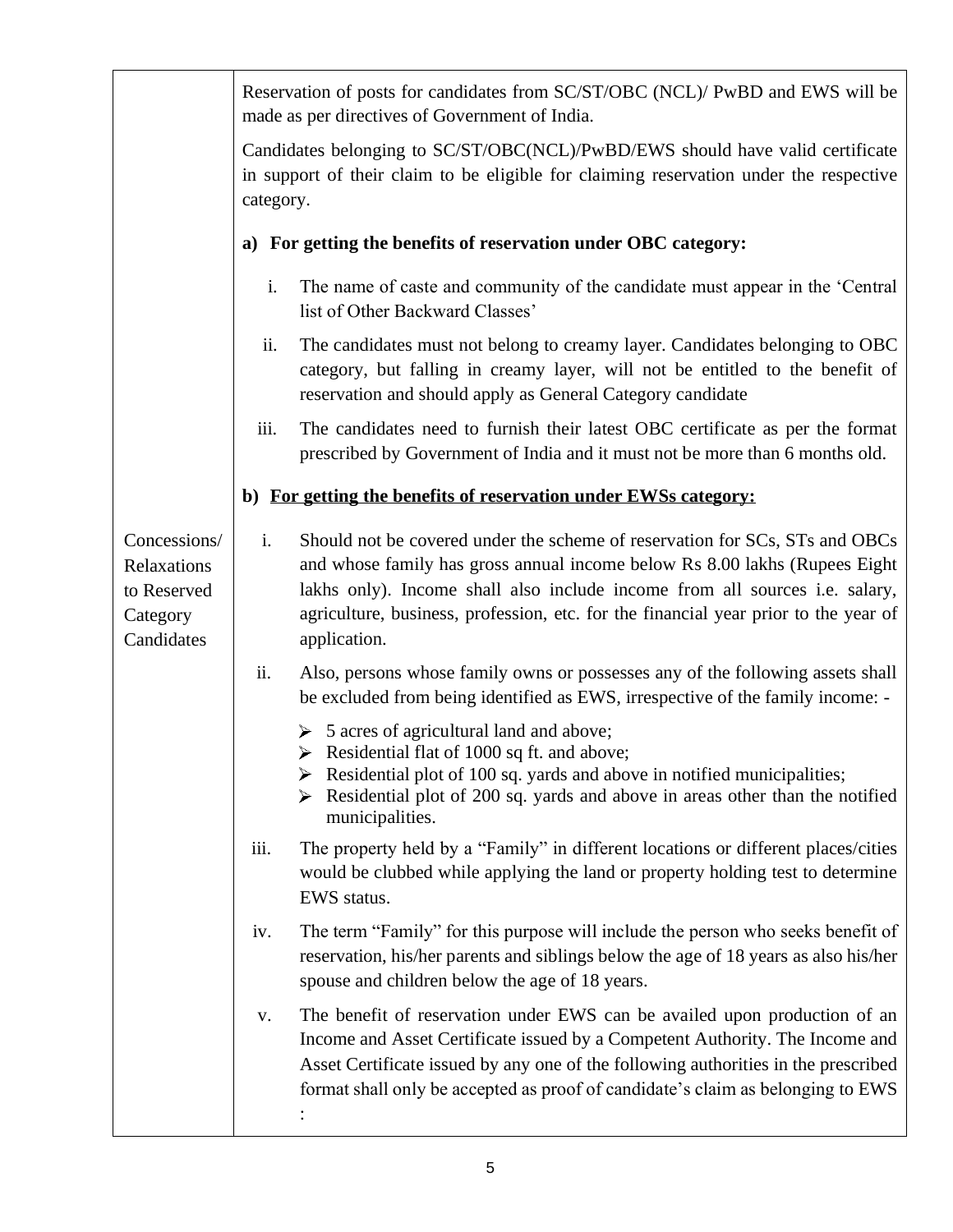|                           | > District Magistrate/ Additional District Magistrate/ Collector/ Deputy<br>Commissioner/ Additional Deputy Commissioner/1st Class Stipendary<br>Magistrate/ Sub-Divisional Magistrate/ Taluka Magistrate/ Executive<br>Magistrate/ Extra Assistant Commissioner<br>> Chief Presidency Magistrate/ Additional Chief Presidency Magistrate /<br>Presidency Magistrate<br>$\triangleright$ Revenue Officer not below the rank of Tehsildar and<br>$\triangleright$ Sub-Divisional Officer of the area where the candidate and/or his family<br>normally resides.<br>The crucial date for submitting income and asset certificate by the candidate may<br>vi.<br>be treated as the closing date for receipt of application for the post, except in<br>cases where crucial date is fixed otherwise. |
|---------------------------|-------------------------------------------------------------------------------------------------------------------------------------------------------------------------------------------------------------------------------------------------------------------------------------------------------------------------------------------------------------------------------------------------------------------------------------------------------------------------------------------------------------------------------------------------------------------------------------------------------------------------------------------------------------------------------------------------------------------------------------------------------------------------------------------------|
|                           | Candidates have to essentially qualify in GATE-2020 in the relevant discipline to<br>a)<br>be eligible for shortlisting for Personal Interview (PI) & Group Discussion (GD)/<br>Group Task (GT).                                                                                                                                                                                                                                                                                                                                                                                                                                                                                                                                                                                                |
| Shortlisting<br>Procedure | Eligible candidates will be shortlisted based on marks obtained by them in GATE-<br>b)<br>2020 in respective discipline for further selection process consisting of PI and<br>GD/GT.                                                                                                                                                                                                                                                                                                                                                                                                                                                                                                                                                                                                            |
|                           | Short-listing will be based on merit of the candidates from different categories in<br>$\mathbf{c})$<br>line with the reservation policy of Government of India. Hence, merely qualifying<br>in GATE-2020 examination does not guarantee short-listing for GD/GT and<br>Personal Interview.                                                                                                                                                                                                                                                                                                                                                                                                                                                                                                     |
|                           | The selection methodology for Engineers and GAEs will be as under:                                                                                                                                                                                                                                                                                                                                                                                                                                                                                                                                                                                                                                                                                                                              |
| Selection                 | Only GATE 2020 marks of the candidate in the relevant Engineering disciplines<br>a)<br>is valid for this recruitment exercise under this advertisement. Marks from GATE-<br>2019 or from previous year GATE examinations is not valid.                                                                                                                                                                                                                                                                                                                                                                                                                                                                                                                                                          |
|                           | Graduate Engineers from the relevant Engineering disciplines, desirous of taking<br>b)<br>up a career with IndianOil should have appeared in GATE 2020 from the same<br>discipline in which they have pursued their engineering in BE/B.Tech/Equivalent.                                                                                                                                                                                                                                                                                                                                                                                                                                                                                                                                        |
|                           | Candidate has to essentially qualify in $GATE - 2020$ examination to be eligible<br>$\mathbf{c})$<br>for getting shortlisted for PI and GD/GT.                                                                                                                                                                                                                                                                                                                                                                                                                                                                                                                                                                                                                                                  |
|                           | On the basis of GATE-2020 marks, the candidates will be short listed for further<br>d)<br>selection process comprising of the following for assessment of different facets of<br>candidate's knowledge, skills, competencies etc.:<br>Group Discussion (GD)/Group Task (GT)<br>i.<br>ii.<br>Personal Interview (PI)                                                                                                                                                                                                                                                                                                                                                                                                                                                                             |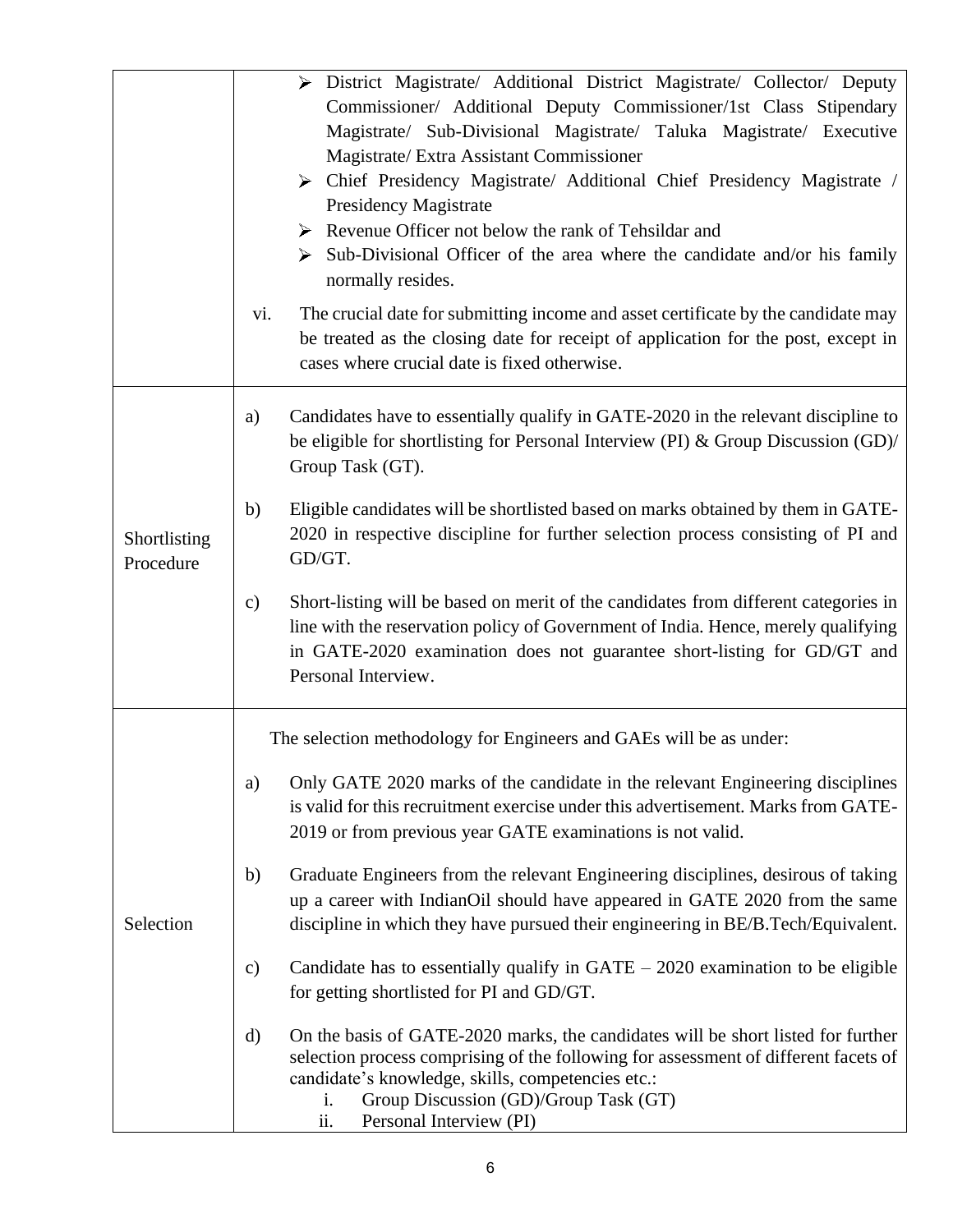|                                  | Candidates will have to separately qualify in Group Discussion (GD)/Group Task<br>e)<br>(GT) and Personal Interview (PI) successfully to be eligible for merit listing.                                                                                                                                                                                                                                                                                                                  |
|----------------------------------|------------------------------------------------------------------------------------------------------------------------------------------------------------------------------------------------------------------------------------------------------------------------------------------------------------------------------------------------------------------------------------------------------------------------------------------------------------------------------------------|
|                                  | Final Merit list will be prepared based on the consolidated marks scored by the<br>f)<br>candidate in following:                                                                                                                                                                                                                                                                                                                                                                         |
|                                  | i.<br>GATE-2020 marks<br>ii.<br>GD/GT<br>iii.<br>PI                                                                                                                                                                                                                                                                                                                                                                                                                                      |
|                                  | Merit will be prepared category-wise for each discipline.                                                                                                                                                                                                                                                                                                                                                                                                                                |
|                                  | Candidates selected as Engineers/ Officers may be posted in one of the divisions of<br>Indian Oil – Refineries, Marketing, Pipelines and Business Development or in Corporate<br>functions, eg., Information Systems, Optimization or in Subsidiary/ Joint Venture<br>companies.                                                                                                                                                                                                         |
| Nature of<br>Job<br>(Indicative) | In Refineries Division, based on qualification, may be posted in engineering<br>a)<br>services, process, production, projects, power plant, maintenance, inspection or<br>in any other discipline as per organizational requirement                                                                                                                                                                                                                                                      |
|                                  | In Marketing Division, may be posted in Aviation Services, Engineering,<br>b)<br>Operations, LPG, Lubes, Maintenance & Inspection, Sales and Marketing,<br>Technical Services or in any other discipline as per organizational requirement                                                                                                                                                                                                                                               |
|                                  | In Pipelines Division, may be posted in operations and maintenance,<br>$\mathbf{c})$<br>construction, projects or in any other discipline as per organizational requirement                                                                                                                                                                                                                                                                                                              |
|                                  | In Business Development, may be posted in petrochemicals & polymer projects,<br>$\mathbf{d}$<br>operations, sales/marketing, gas, renewable energy & sustainable development<br>or in any other discipline as per organizational requirement.                                                                                                                                                                                                                                            |
| Remuneration                     | Candidates selected as Engineers/Officers will receive a starting basic pay of Rs.<br>a)<br>50,000/-per month. In addition, the selected candidates will receive Dearness<br>Allowance (DA) and other allowances, according to the rules of the Corporation<br>in force, and as amended from time to time.                                                                                                                                                                               |
|                                  | Other allowances /benefits include HRA/subsidized housing accommodation<br>b)<br>(depending upon place of posting), medical facilities, gratuity, contributory<br>provident fund, employees' pension scheme, group personal accident insurance<br>scheme, leave encashment, leave travel concession (LTC)/ LFA, contributory<br>superannuation benefit fund scheme, conveyance advance/ maintenance<br>reimbursement, performance related pay (PRP) etc as per rules of the corporation. |
|                                  | The gross valuation of remuneration to the company will be about Rs. 15.10<br>$\mathbf{c})$<br>Lakhs per annum inclusive of performance related pay (PRP). The actual<br>remuneration may vary depending on place of posting, financial performance of<br>the Corporation and also performance rating of individual.                                                                                                                                                                     |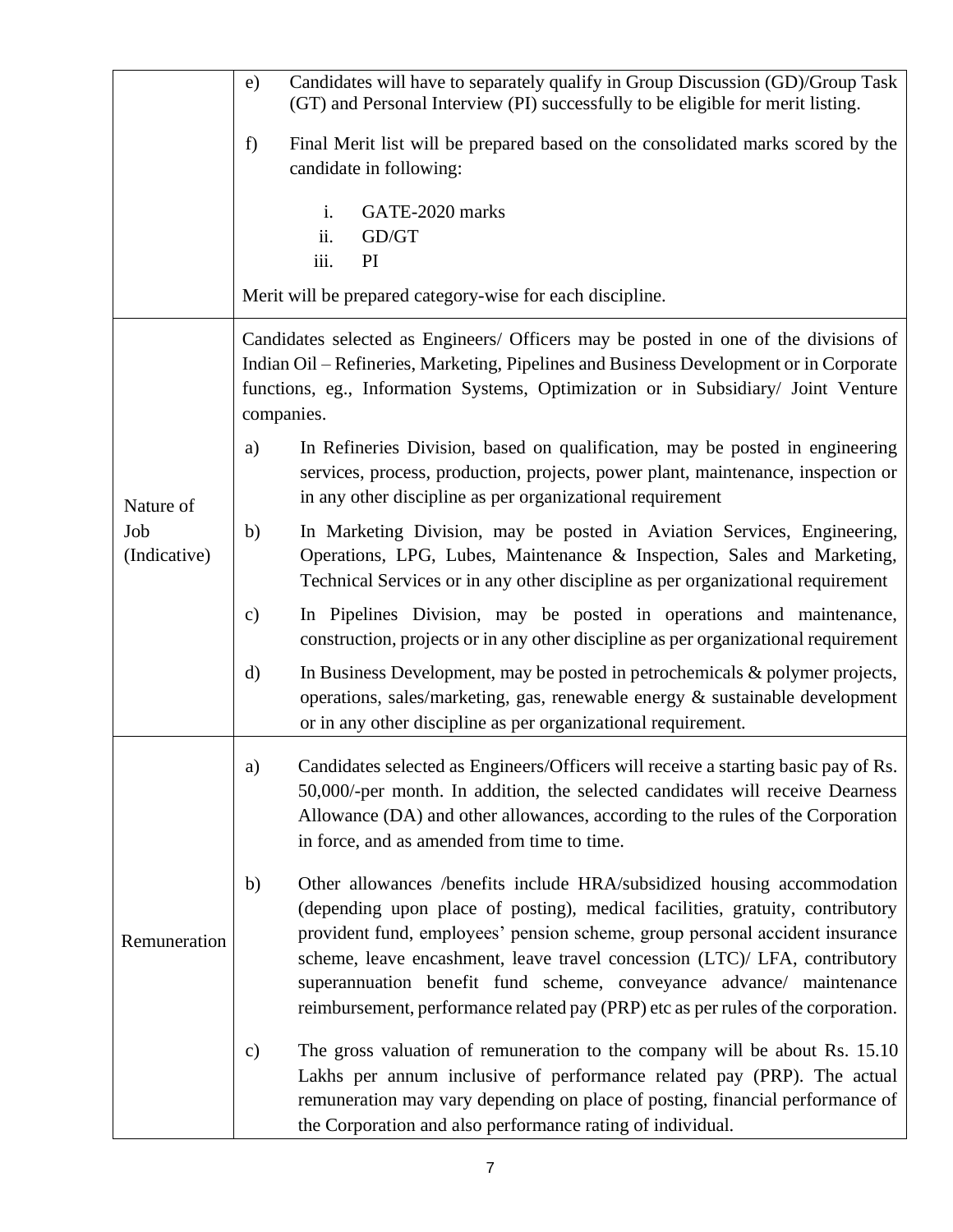|                     |               | Selected candidates will have to execute a bond as under to serve the Corporation for a<br>minimum period of three years from the date of joining the corporation:                                                                                                                                                                                         |                         |
|---------------------|---------------|------------------------------------------------------------------------------------------------------------------------------------------------------------------------------------------------------------------------------------------------------------------------------------------------------------------------------------------------------------|-------------------------|
| Service Bond        |               | Category                                                                                                                                                                                                                                                                                                                                                   | Officers/Engineers      |
|                     |               | General                                                                                                                                                                                                                                                                                                                                                    | Rs. Three Lakhs only    |
|                     |               | EWS/OBC(NCL)/SC/ST/ PwBD                                                                                                                                                                                                                                                                                                                                   | Rs. Fifty Thousand only |
| Physical<br>Fitness | a)<br>b)      | Candidates desirous of seeking employment with Indian Oil need to be<br>medically fit as per Indian Oil's pre-employment medical standards.<br>Candidates are advised to go through the separately placed 'Guidelines and<br>Criteria for Physical Fitness for Pre-employment Medical Examination' before<br>they commence filling the ONLINE application. |                         |
|                     | a)            | Candidates should go through all the necessary information available on the<br>website www.iocl.com (Indian Oil for You > Indian Oil for Careers > Latest Job<br>Openings) before filling the application form online.                                                                                                                                     |                         |
|                     | b)            | Candidate must have a valid email id and mobile number, both active for<br>minimum one year from the date of registration. Communications to the<br>candidate will be sent on this email-id/mobile no.                                                                                                                                                     |                         |
|                     | $\mathbf{c})$ | Candidate must read the advertisement carefully and check their eligibility<br>before proceeding to apply.                                                                                                                                                                                                                                                 |                         |
| How to apply        | d)            | The relevant link to apply ONLINE is available on the Indian Oil's website<br>www.iocl.com Candidates should click on the ONLINE application link, read<br>the instructions carefully and fill-in the ONLINE application form giving<br>accurate information including the GATE 2020 registration number.                                                  |                         |
|                     | e)            | Prior to applying ONLINE, candidate should have following inputs ready for<br>uploading/filling on the ONLINE portal:                                                                                                                                                                                                                                      |                         |
|                     | ➤             | GATE 2020 registration number and GATE 2020 Marks Card                                                                                                                                                                                                                                                                                                     |                         |
|                     | ➤             | Scanned copy of Color Passport Size Photograph which was used to register for<br>GATE 2020. If the candidate is called for PI, then the identity of the candidate<br>shall be established with GATE-2020 Admit and Marks Cards.                                                                                                                            |                         |
|                     |               | Scanned copy of Signature                                                                                                                                                                                                                                                                                                                                  |                         |
|                     |               | Aadhar Card                                                                                                                                                                                                                                                                                                                                                |                         |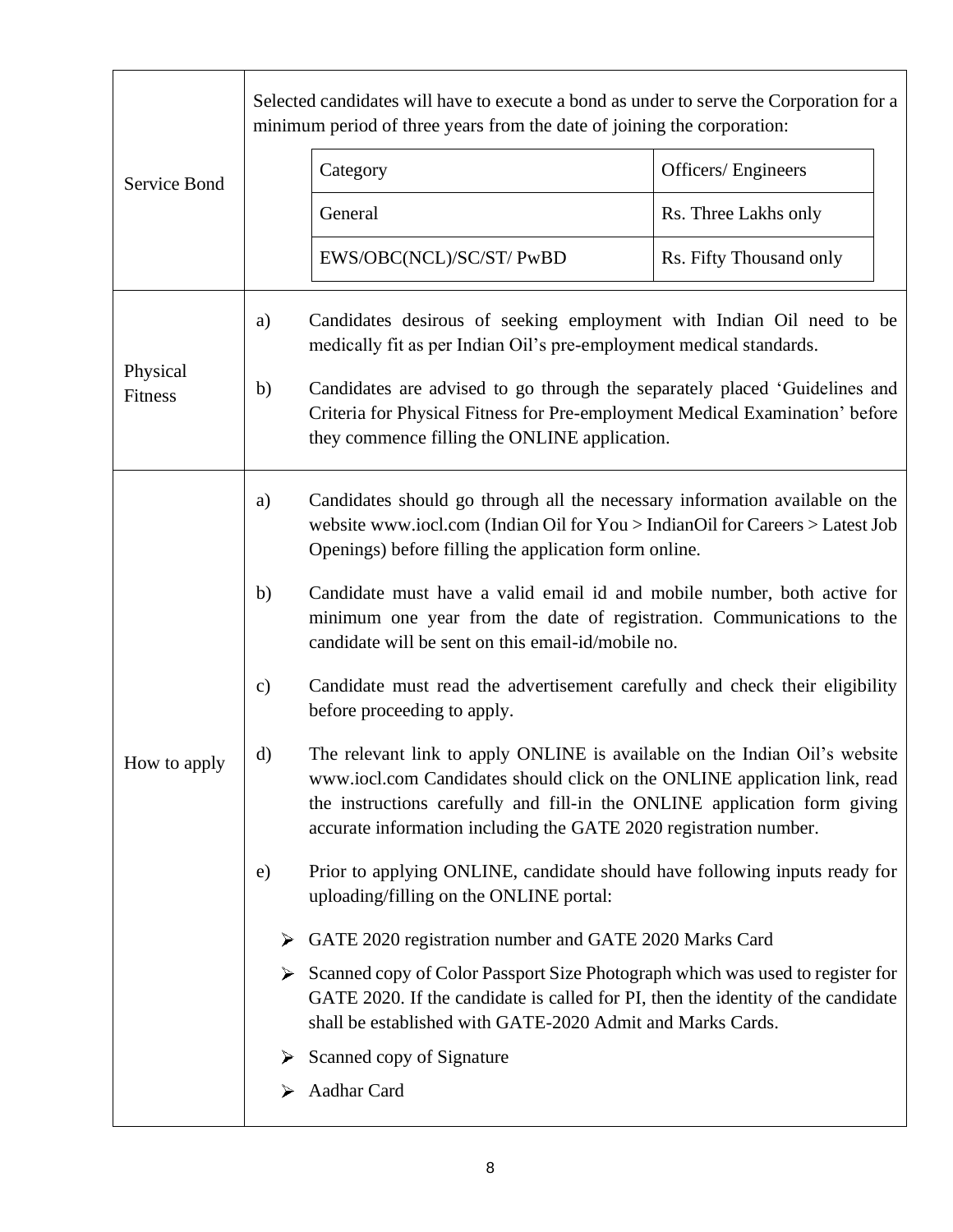|              | ➤                   | Additionally, the candidates should have the relevant documents like<br>percentage of marks obtained in the qualifying examination, caste/sub-caste<br>certificate, date of issue, name of issuing authority, state of origin, etc. readily<br>available with them before they commence the ONLINE application process.<br>This information will be required at the time of filling-in the ONLINE<br>application.                                                                                                    |
|--------------|---------------------|----------------------------------------------------------------------------------------------------------------------------------------------------------------------------------------------------------------------------------------------------------------------------------------------------------------------------------------------------------------------------------------------------------------------------------------------------------------------------------------------------------------------|
|              | f)                  | Candidates are advised to fill their GATE-2020 Registration number, category<br>(Gen/EWS/OBC(NCL)/SC/ST/PwBD), qualification details etc. in the Online<br>application form very carefully. Candidates will not be allowed to change their<br>particulars after submitting of the On-line application and no request in this<br>regard will be entertained subsequently.                                                                                                                                             |
|              | g)                  | Candidates must ensure that they fill in the correct GATE 2020 Registration<br>Number in the ONLINE application form. Candidate's Name, Father's Name,<br>Discipline and Marks (out of 100) will be auto-filled based upon his/her GATE-<br>2020 registration number.                                                                                                                                                                                                                                                |
| How to apply | h)                  | Candidates must note that GATE-2020 marks and relevant personal details of<br>the candidates are auto – retrieved from the database provided by the GATE<br>authorities through a software and therefore any wrong entry in $GATE - 2020$<br>registration no. by the candidate may result in mis-match, thus resulting in non-<br>retrieval of candidate details successfully. Hence due care needs to be taken by<br>candidate while entering $GATE - 2020$ registration number in the on-line<br>application form. |
|              | $\ddot{\mathbf{i}}$ | It may be noted that IOCL does not carry out any manual intervention to correct<br>any mistake committed by candidate in filling-in the GATE registration number<br>while applying on-line in Indian Oil.                                                                                                                                                                                                                                                                                                            |
|              | j)                  | Wherever final marks have been awarded as letter grade (CGPA/GPI/SGPA<br>etc), candidate shall calculate equivalent percentage of marks as per conversion<br>formula adopted by respective institute/university. Such candidates would be<br>required to submit the conversion certificate to this effect at the time of Personal<br>Interview, if shortlisted.                                                                                                                                                      |
|              | $\bf k)$            | After filling up the ONLINE application form in all respect, and being satisfied<br>that all the entries are correct, the candidate should submit the online application<br>by clicking the submit button. If the online application is submitted<br>successfully, the system will generate a unique application ID along with the<br>completed application form                                                                                                                                                     |
|              |                     |                                                                                                                                                                                                                                                                                                                                                                                                                                                                                                                      |